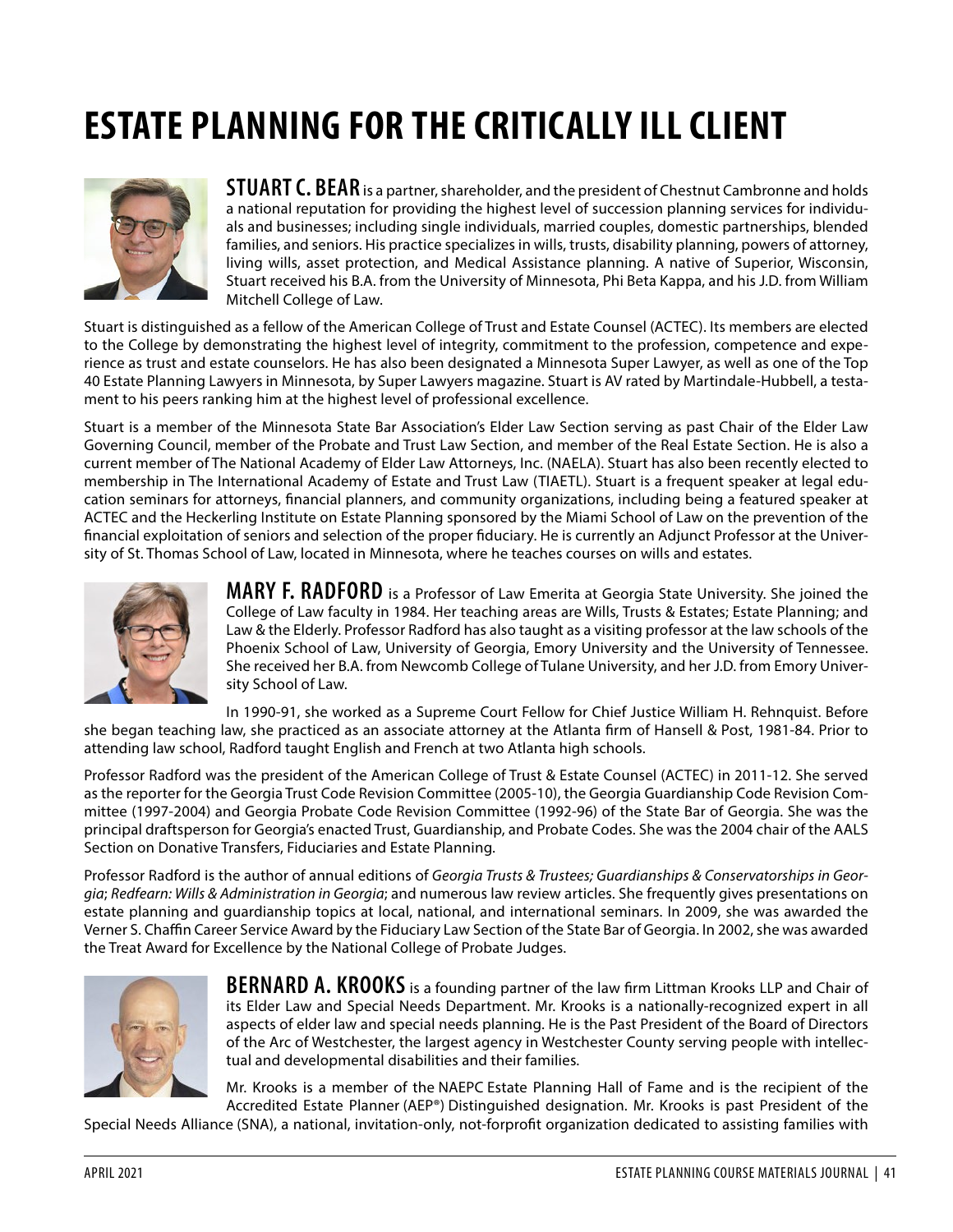special needs planning. He is past President of the National Academy of Elder Law Attorneys (NAELA), a Fellow of NAELA, past Chair of the NAELA Tax Section and past Editor-in-Chief of the NAELA News. In addition, he is certified as a Certified Elder Law Attorney (CELA®) by the National Elder Law Foundation and is an Accredited Estate Planner(AEP ®). He is a founding member and past President of the New York Chapter of NAELA. In 2007, his firm received the NYSARC employer of the year award for employing people with disabilities. In 2008, he received the Chapter's Outstanding Achievement Award for his lifelong work on behalf of seniors and those with disabilities. In 2011, his firm received the Family Friendly Employment Policy Award from the Westchester Women's Bar Association. In 2016, he was named Advocate of the Year Award from the Arc of Westchester Children's School for Early Development.

Mr. Krooks is past Chair of the Elder Law and Special Needs Section of the New York State Bar Association (NYSBA) and past Editor-in-Chief of the Elder Law Attorney, the newsletter of the NYSBA Elder Law and Special Needs Section. He also is a member of the Trusts and Estates Law Section and Tax Section of the NYSBA. Mr. Krooks co-authors (1) a chapter in the NYSBA publication Guardianship Practice in New York State entitled "Creative Advocacy in Guardianship Settings: Medicaid and Estate Planning, Including Transfer of Assets, Supplemental Needs Trusts & Protection of Disabled Family Members;" and (2) the NYSBA publication Elder Law, Special Needs Planning and Will Drafting. He is chair of the elder law committee of the editorial advisory board of Trusts & Estates Magazine and serves on the editorial boards of Exceptional Parent Magazine and Leimberg Information Services.<sup>1</sup>

## **I. INTRODUCTION**

Representing critically ill clients is both challenging and rewarding. Someone who is near death is, by definition, either mentally or physically frail, or possibly both. Therefore, near-death testamentary changes run the risk of being challenged for lack of testamentary capacity and undue influence. In anticipation of these challenges, attorneys need to follow their standard best practices and be extra cautious to document their files in case they are ever called to testify to prove their client had capacity. Given the current pandemic, meeting with the client and executing documents in conformance with best practices is increasingly difficult.

# **II. COUNSELING A CRITICALLY ILL PATIENT AND THEIR FAMILY**

# **A. Identify client**

It is common for family members or friends of a critically ill individual to reach out to an estate planning attorney. Following said conversation, the attorney should contact the critically ill individual, the potential client, to confirm his or her wishes. If possible, meet with the potential client alone and in person (or Zoom). Ask open-ended questions to confirm that the information previously provided by the potential client's family member or friend aligns with the client's wishes. For example, instead of asking "do you want your assets distributed in equal shares to your children," ask, "how would you want your assets distributed at your passing?"

Prepare an engagement letter that defines the legal relationship and scope of representation. Confirm whether you have the client's authorization to speak with other family members or third parties. Discuss what information should and should not be provided to parties other than the client. The amount of information provided to family members may vary based on the client and the family situation. Some families will benefit from increased transparency while in other families increased transparency will cause more conflict.

# **B. Assess capacity**

As a threshold matter, a testator must have testamentary capacity to make a will. This includes knowing the nature and extent of his or her property, who will take that property, and the plan for disposing of property in that way.<sup>[2](#page-9-1)</sup>

Testamentary capacity is a relatively low bar to meet, so low, in fact, that not even a death-bed change to a will creates the presumption that the testator did not have testamentary capacity.<sup>[3](#page-9-2)</sup> However, such death-bed changes are closely scrutinized and often invite legal challenges precisely because the will is made in such close proximity to the death of the testator, such that it would not be unreasonable to question whether the testator really did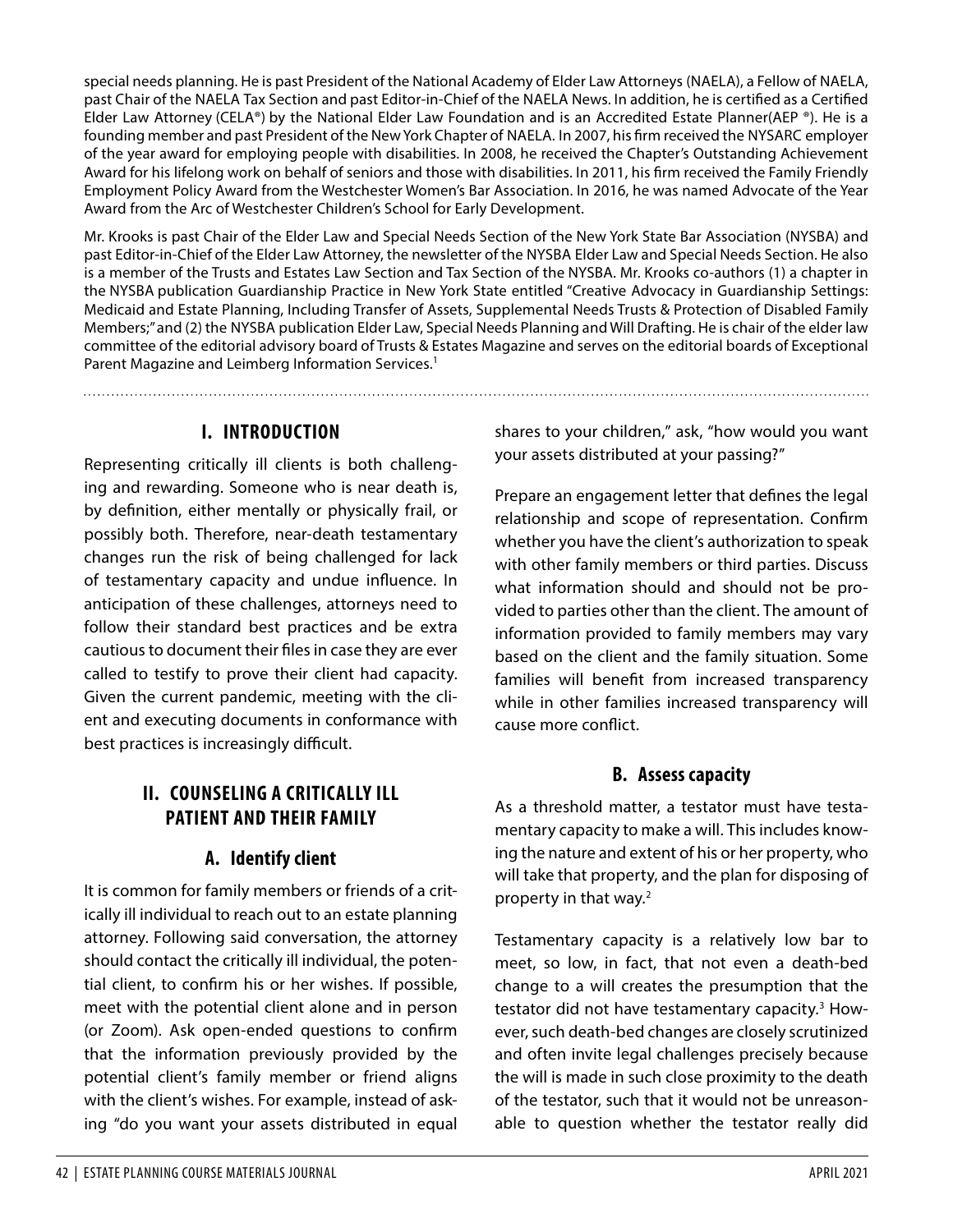understand what effect his will or changes to his will might mean.<sup>4</sup>

The terms "capacity" and "competency" are used differently in different states. In some states, c*ompetency* refers to the mental ability and cognitive capabilities required to execute a legally recognized act rationally. The determination of incompetence is a judicial decision, i.e., decided by the court.<sup>[5](#page-9-4)</sup> An individual adjudicated by the court as incompetent is referred to as *de jure incompetent*. In those states, *capacity* is determined by a physician, often (although not exclusively) by a psychiatrist, and not the judiciary.<sup>[6](#page-9-5)</sup> Capacity refers to an assessment of the individual's psychological abilities to form rational decisions, specifically the individual's ability to understand, appreciate, and manipulate information and form rational decisions[.7](#page-9-6) The patient evaluated and found by a physician to lack capacity to make reasoned medical decisions is referred to as *de facto incompetent*, i.e., incompetent in fact, but not determined to be so by legal procedures.<sup>8</sup>

In other states, the term *capacity* is used to define the legal ability of an individual to enter into a binding transaction (e.g., make a will, sign a contract, marry).

#### MRPC 1.14, Comment 6:

In determining the extent of the client's diminished capacity, the lawyer should consider and balance such factors as:

1. the client's ability to articulate reasoning leading to a decision;

2. variability of state of mind and ability to appreciate consequences of a decision; the substantive fairness of a decision; and

3. the consistency of a decision with the known long-term commitments and values of the client.

4. In appropriate circumstances, the lawyer may seek guidance from an appropriate diagnostician.

### **1. Lawyer's Duty to Assess Capacity**

- a. In re Hughes Revocable Trust, 2005 WL 2327095 (Mich. App. 2005): The lawyer in this case had been told that the testator was often confused. When he met with the testator and her husband, the husband did all the talking. The court criticized the attorney for making no attempt to determine the testator's capacity. The attorney had a "responsibility to assess his client's mental capacity."
- b. San Diego County Bar Association Ethics Opinion 1990-3 (1990): "A lawyer must be satisfied that the client is competent to make a will and is not acting as a result of fraud or undue influence. . . . The attorney should schedule an extended interview with the client without any interested parties present and keep a detailed and complete record of the interview."
- c. Logotheti v. Gordon, 607 N.E.2d 1015, 1018 (Mass. 1993): "An attorney owes to a client, or a potential client, for whom the drafting of a will is contemplated, a duty to be reasonably alert to indications that the client is incompetent or is subject to undue influence and, where indicated, to make reasonable inquiry and a reasonable determination in that regard. An attorney should not prepare or process a will unless the attorney reasonably believes the testator is competent and free from undue influence."
- d. Norton v. Norton, 672 A.2d 53 (Del. 1996) (dicta): The lawyer who drafted the will did not meet with the testator until the day he came to the hospital to present her with a document drafted at the direction of one of the testator's children that left her estate primarily to that child. "Although the question of testamentary capacity was not the principal focus of this appeal, we take the occasion to emphasize the importance for a lawyer who drafts a will, particularly for an aged or infirm testator, to be satisfied concerning competence and to make certain that the instrument as drafted represents the intentions of the testator. . . . [D]irect communication which precedes drafting of the instrument should be the norm if the lawyer is to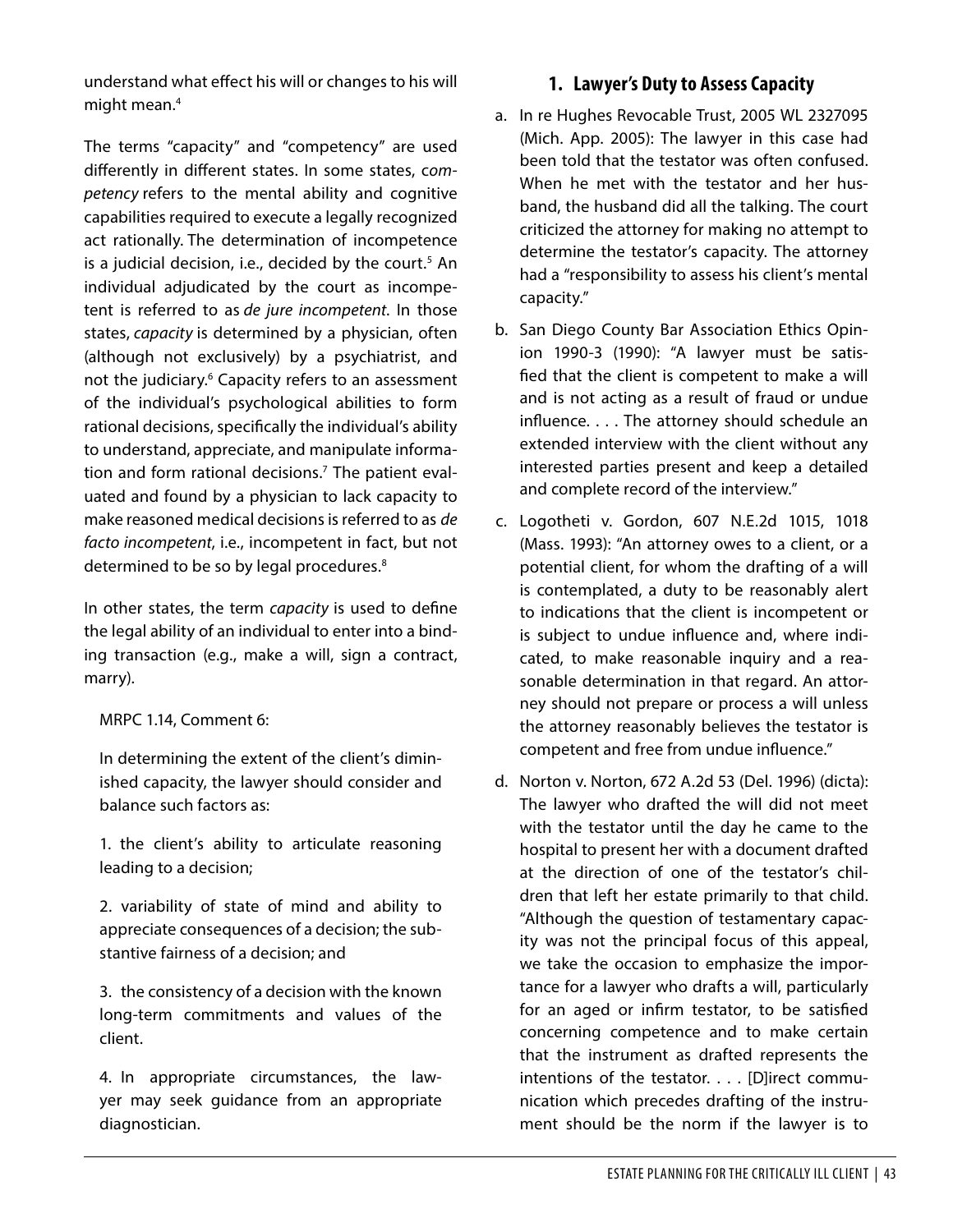discharge his obligation of assessing testamentary competence."

## **C. Assess undue influence**

Often times, when an individual is near death, they are particularly vulnerable to influence or suggestion. In fact, because of this proximity to death and the uncertainty as to the existence of testamentary capacity, a child, caregiver, or beneficiary of the original will should be on the lookout for undue influence, or persuasion by a third party that substitutes the wishes of the party or another for those of the testator so that the testator produces and/or executes a will he or she otherwise would not have.<sup>[9](#page-9-8)</sup>

Unfortunately, many times the individuals the client trusts are the ones exerting undue influence. Most states recognize that some kind of presumption for undue influence arises from the presence of some elements of undue influence[.10](#page-10-0) Four states recognize a presumption of undue influence when the contestant proves that the testator and the influencer had a confidential relationship and the influencer received unconscionable benefits from the testator's post-death distribution plans.<sup>11</sup> Twenty-two states recognize a presumption of undue influence when the contestant shows the testator had a confidential relationship with the influencer, who in turn procured post-death benefits from the testator that were unconscionable.<sup>12</sup> Generally, the presumption arises when there is a confidential relationship between the testator and the person encouraging death-bed changes to the will, typically along with suspicious circumstances and/or when a third party acquires "unconscionable" benefits as a result (i.e., the new beneficiary suddenly inherits most of the testator's property in the revised will; also, when the new beneficiary has attempted to isolate the testator from family members and/or original will beneficiaries).

Practitioners recognize that attorneys-in-fact are *not*  immune from unduly influencing the principal-testator they have been selected to protect.<sup>13</sup> If undue influence is found, then the death-bed will may be determined invalid in whole or in part, and property may pass according to the original will, or intestate

succession.<sup>14</sup> As a reminder, undue influence analysis also applies to lifetime transfers (including deeds, gifting, etc.) such as when the third party "deprives the donor of free agency in order to obtain a postdeath benefit."<sup>15</sup> That is, undue influence is not limited only to wills but also to will substitutes.

# **III. ESTABLISHING THE ESTATE PLAN**

Like most clients, critically ill individuals often reach out to have a will prepared, and do not mention a power of attorney or health care directive, which may be of greater importance.

### **A. Will**

#### *CASE STUDY*

Lois calls frantically asking for your assistance in preparing a will for her husband, James. Lois and James just met with the doctor and the doctor believes James will not survive past the weekend. James and Lois own a home jointly, have a joint checking and savings account, and James has a pension and retirement account that lists Lois as the primary beneficiary.

Determine whether a will is needed for the client's assets to be distributed according to their wishes. In first marriages with all common children it is possible assets will pass to the surviving spouse as joint owner or primary beneficiary. Alternatively, the laws of intestate succession may align with the client's wishes. If it is determined a will is not necessary, the client can spend their final moments with family knowing their wishes will be followed.

Another important consideration is updating beneficiary designations. While it is possible to draw up, review, and execute a will in a short amount of time, it may take considerable time to obtain, complete, and submit beneficiary designation forms. Companies have different policies regarding accepting beneficiary forms signed prior to death but received and processed after death.

In certain instances the only probate asset an individual has is their homestead. In states that authorize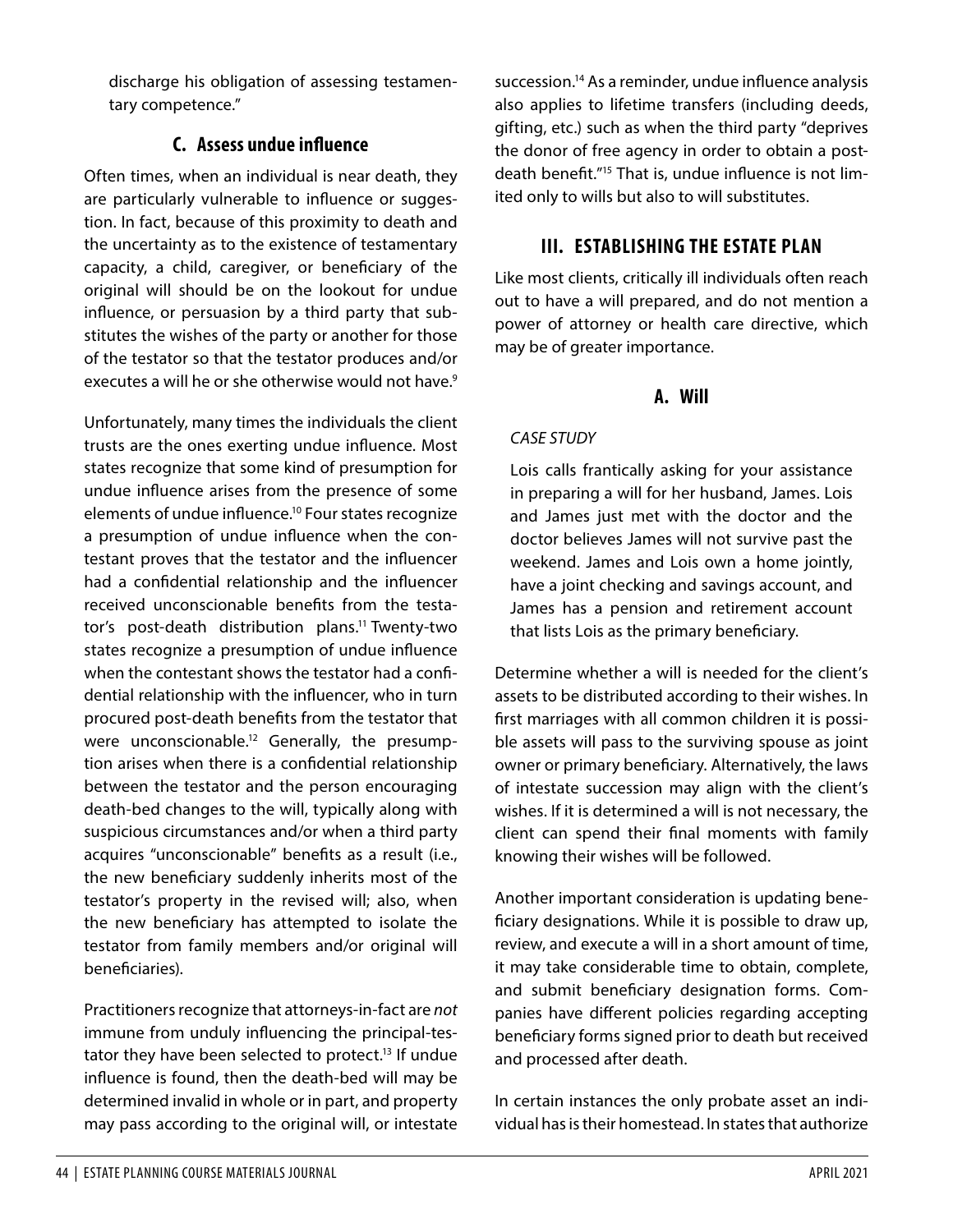Transfer on Death Deeds it is important to inform the client the deed is not effective until recorded, which may take longer than usual because of the pandemic.

#### **B. Power of attorney**

A power of attorney (POA) is a legal document in which an individual (the principal) authorizes a third party (the agent or attorney-in-fact) to manage his or her property as if it were his or her own property. Many states have a statutory form that may be obtained online. The POA is effective while the principal is living; upon death, the agent's authority terminates. If the critically ill individual does not have capacity, a conservator would need to be appointed to manage the individual's assets. Given the client's prognosis and the length of time required to be appointed by the Court, this may not be a viable option.

## **C. Health care directive**

Despite the fact that most Americans have definitive plans in mind for the end of their life, many have not actually drafted health care directives.<sup>16</sup> The health care directive (HCD) is commonly referred to as the health care power of attorney, living will, or health care proxy. The HCD serves three main roles, it: (1) nominates a client's health care agents, (2) sets forth a client's wishes about his or her medical care, and (3) contains a Health Insurance Portability and Accountability Act (HIPAA) release, which allows medical professionals to disclose a client's medical information to his or her health care agents.

Most states have a suggested statutory HCD form, but many forms exist in each community, including Honoring Choices and 5 Wishes. The balance between the different forms is about specificity versus centralized authority. The medical profession highly regards the client's exact words and directions. The downfall of such a form is the client often will stall out on the execution of such a labor-intensive form. A shorter form that has sweeping powers and appoints an agent to act for the client in all capacities is easier for the client to comprehend and sign. What is lost is evidence of the actual character of the client to reflect upon when tough choices are made.

Many states statutorily empower select family members to make treatment decisions on behalf of an incapacitated person when no HCD exists[.17](#page-10-7) These are called "surrogate decision-making" or "family decision-making" statutes.<sup>18</sup>

Generally, these "devolved" surrogates must make treatment decisions based on the "substituted judgment" standard, or what the incapacitated person's probable wishes would be if they could make the decision for themselves.<sup>19</sup> Meanwhile, a minority of states require "clear and convincing evidence" a la Cruzan to show the person's actual wishes.<sup>20</sup> For example, Alabama normally requires the substituted judgment standard but requires clear and convincing evidence of the person's actual desires in cases of withdrawal of life sustaining treatment.<sup>[21](#page-10-11)</sup> Most of these statutes allow a "best interests" standard as a fallback to the substituted judgment standard.<sup>22</sup>

The tension between surrogate decision-making statutes and HCDs is an important one: the two function as alternatives, not concurrently. In other words, if the incapacitated person has an HCD, then the family members empowered by a decision-making statute will not have authority to make health care decisions for the incapacitated person. Instead, the power to refuse life-sustaining treatment on behalf of the incapacitated person rests with the person's selected health care agent. $23$  In those states that do not have surrogate decision-making statutes, there would be no competing powers of consent. However, as stated above, the practitioner should still be aware of their jurisdiction's judicial review policies notwithstanding the health care agent's obvious claim for consent.

Generally, the court is not involved unless a family member wishes to disrupt the status quo and withdraw life-sustaining treatment (recall that doctors are exposed to liability for withdrawing treatment absent a health care directive, and this liability encourages them to continue treating the patient).<sup>[24](#page-10-14)</sup> While courts do generally prefer that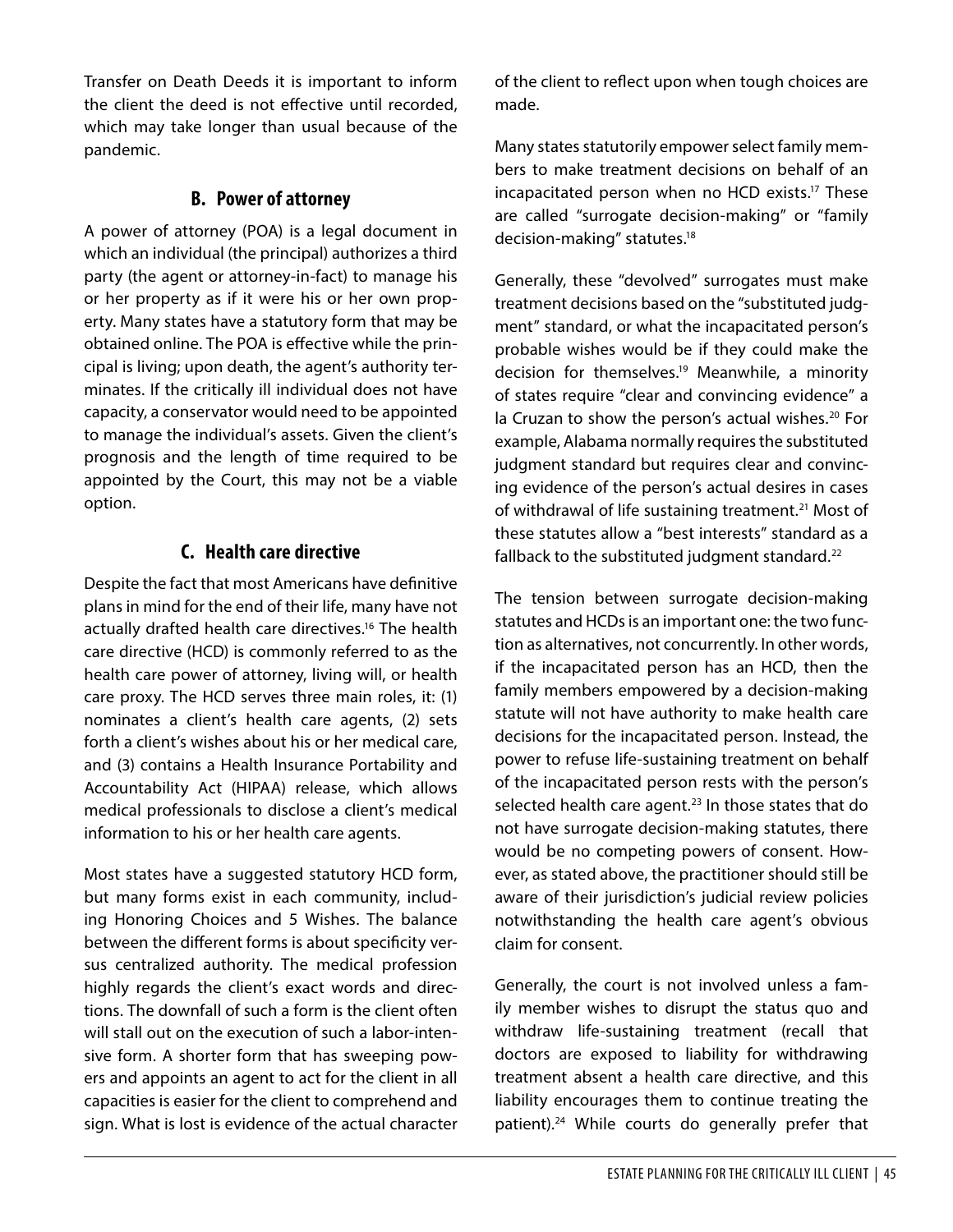these end-of-life decisions be decided by the family and the doctor, a number of jurisdictions require judicial review of either all decisions to withdraw life-sustaining treatment or such decisions under specific circumstances.<sup>[25](#page-10-15)</sup>

In cases where no surrogate decision-making statute operates, cases are often brought by guardians seeking to have health care decision making powers granted to them so that life-sustaining treatment can be withdrawn.<sup>26</sup> Indeed, these states generally outline health care decision-making standards in their guardianship statutes.<sup>27</sup>

As a result, in states without family surrogate statutes, the appointment of a guardian (or guardian ad litem) may be necessary to assert the withdrawal of life-sustaining treatment absent an HCD. Again, judicial review standards vary greatly by state, so practitioners are encouraged to weigh the financial and emotional costs of attempting to withdraw life-sustaining treatment. Additionally, as noted by the differing results of the Quinlan, Tschumy, and Saikewicz cases, states also vary in what authority a guardian (or a guardian ad litem) has in the decision-making process, so careful attention must be paid to the individual state's developed law. Note also that the determination of state law and the interpretation of statutes in relation to the common law is also diverse among states, as some choose to provide that statutes are cumulative of common law so that the client may avail themselves of the protections provided by both statute and common law; other states make no mention of this cumulative nature.[28](#page-10-18) Therefore, careful analysis is necessary to ensure that the right appointment is sought and that client expectations can be appropriately managed.

### **D. POLST.**

A "Physician Order for Life-Sustaining Treatment" (POLST) is a medical order that results from conversations between a patient who has a serious illness or frailty and the patient's physician concerning the patient's end-of-life care.<sup>29</sup> POLSTs are currently endorsed by statute, regulations, or clinical consensus in 16 states and exist in some form in every state.[30](#page-10-20) POLSTs deal with end-of-life and other medical care by creating a set of specific medical orders in line with the patient's wishes that will be followed by other health care professionals in a medical crisis or end-of-life situation. The medical orders decrease the need for interpretation and translation of a patient's wishes as stated in the patient's health care directive and also decrease the variability in treatment courses followed by different medical professionals.

A typical POLST statute provides the process for establishing the POLST, the participants in the process, and the effect of the POLST, and may include a sample POLST form. POLSTs begin with a conversation or series of conversations between an attending physician and a patient who has "decision-making capacity." If the patient lacks decision-making capacity, the POLST may be consented to and signed by an ""authorized person"" (e.g., anyone who may otherwise consent to the patient's medical treatment, such as a " do not resuscitate"" order (DNR) on behalf of a patient).

The POLST form is typically executed when the patient & Idquo; has a serious illness or condition and the attending physician's reasoned judgment is that the patient will die within the next 365 days." However, if the patient has been diagnosed with &Idquo; dementia or another degenerative, progressive disease or condition that attacks the brain and results in impaired memory, thinking, and behavior, & rdquo; the POLST may be executed at any time. The order contains detailed instructions on whether the patient should be resuscitated, whether antibiotics should be administered, whether comfort measures should be used, etc.

Ideally, the POLST is printed on a brightly colored form (pink) that is easily available at the patient's home (so that emergency medical technicians can access it) and that travels with the patient to any medical institution.

Studies have shown that POLST forms have been found to garner higher adherence by medical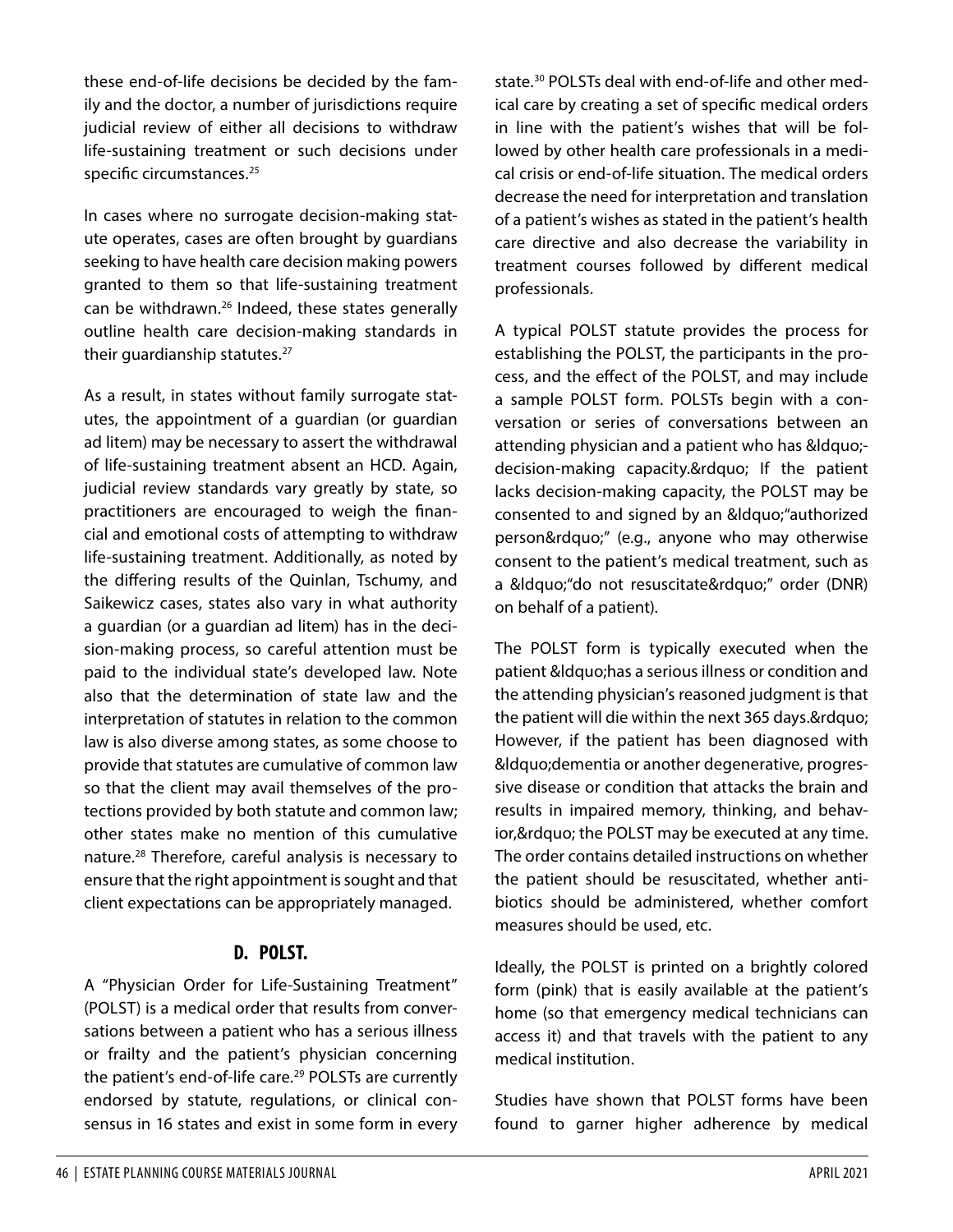personnel than traditional advance directives and to convey a patient's end-of-life preferences more accurately than the patient's own health care directive.<sup>[31](#page-10-21)</sup>

### **IV. AMENDING ESTATE PLANNING DOCUMENTS**

#### **A. Contesting validity of amendment**

#### *CASE STUDY:*

In 2005, Pa Joad and Ma Joad establish a joint trust to distribute their estate to their children in equal shares, omitting their son, Tom, who was in prison. The main asset of the Joad's estate was the family farm worth approximately \$1 million. In 2007, Tom was released from prison and moved in with his parents. In 2010, the Joads amend their trust to give Tom, who worked on the farm for the previous three years, the right to purchase the farm. In 2015, Pa Joad became ill and his four other children, not including Tom, tried to move Pa into a nursing home. Pa died a few months later. In 2020, Ma contacts you to update her trust to give the farmland outright to Tom upon her passing.

If there are major changes in the distribution of an individual's estate from previous versions of their will/trust, it is possible that an individual who was subsequently omitted or whose share was reduced will challenge the validity of the amended document, especially if he or she had a copy of previous versions of the documents. Likewise, a prior will that is similar to the new one is obviously of great help.

The attorney should do all that is necessary to provide context to the change in case there is litigation after the client passes:

- 1. Get to know the client. This means finding out the 'why' of every bequest or devise and duly recording the reasons.
- 2. Determine the client's mental state. Doctors have a simple mental status examination for this purpose. In the difficult case, verify that the client knows where he or she is, the date and time, the client's date and place of birth, and

some memory test of present and past events. Ask about close relatives and determine the testator's attitude toward them. This can be done unobtrusively so the lawyer is satisfied that the client is oriented.

- 3. Take extensive notes. Remember, the attorney will be able to testify eloquently on behalf of the deceased client at a trial contesting the will.
- 4. Interview the client more than once. Avoid having the will signed on the same day as the first interview. Two or more client interviews tend to bolster the attorney's credibility.
- 5. Interview the client when no one else is present.
- 6. Probe for fears, anxieties, and unnatural reactions.
- 7. Discuss generally the testator's assets and take accurate notes, because one of the essential requirements of testamentary capacity is knowing the extent and value of one's property.
- 8. Ask the client about previous physical or mental problems and the names of the treating physicians or other professionals. Identify all drugs the client is taking. Determine if there have been any hospitalizations within the past year and whether there are any expected in the near future.
- 9. Determine if an earlier will exists and why changes are being made. Are the changes reasonable under the circumstances? Any beneficiary in an earlier will is a potential will contestant[.32](#page-10-22)

### **B. Updating beneficiary designations**

For individuals with trusts, it is important to confirm that assets were properly titled into the trust and that the trust is listed as the beneficiary on certain accounts. If the critically ill individual is an existing client and this has already been completed, the update may only consist of an amendment or restatement.

For individuals with wills, the attorney should confirm the client's assets prior to the signing and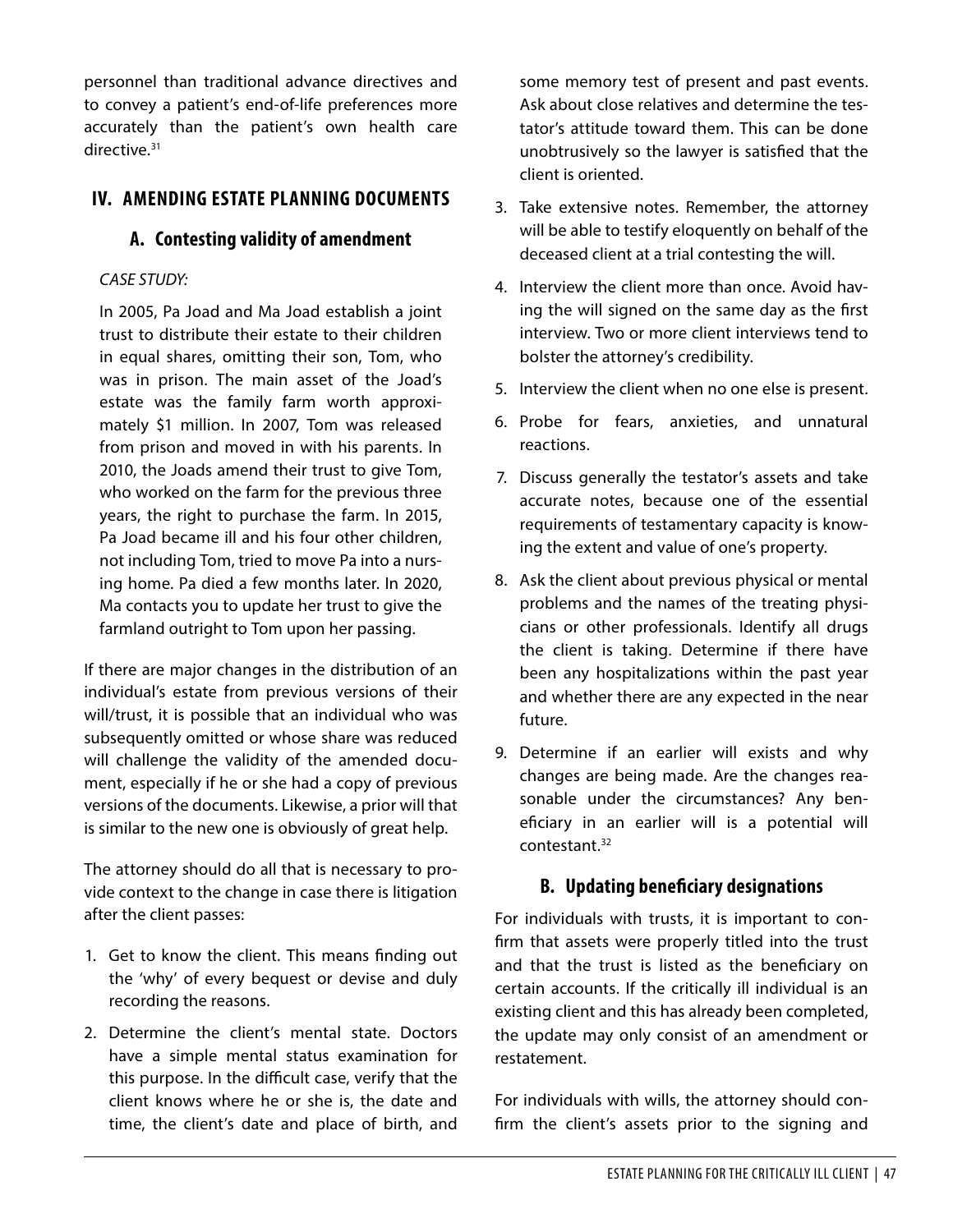obtain as many change of beneficiary forms prior to the signing as possible.

# **V. EXECUTING ESTATE PLANNING DOCUMENTS**

## **A. Remote online notarization**

Certain states allow remote online notarization for estate planning documents. With remote online notarization (RON), face-to-face contact can be satisfied online using audiovisual technology such as a webcam; the signer can be in another town, another state or even another country.<sup>33</sup> Below is a step-by-step description of a typical remote online notarization:

- 1. The signer contacts the notary or a RON service provider to request a remote online notarization.
- 2. The signer's document is sent to the notary so it can be signed and notarized. Typically, the document is uploaded in an electronic format such as PDF to the online technology platform used to perform the notarization.
- 3. The signer's identity is screened according to the requirements of the notary's commissioning state. This may include answering questions based on the signer's personal and credit history (KBA), verifying the signer's identification documents online (credential analysis), the notary remotely viewing the signer's ID during the notarization, or other RON identification methods set by statute.
- 4. During the remote online notarization, the notary and the signer communicate online using audiovisual technology—for example, via webcam. The notary and signer do not meet face-to-face.
- 5. Once the signer's identity has been verified and all other requirements for the notarization have been completed, both the signer and the notary must sign the document and the notary's seal attached. For electronic documents, this requires electronic signatures and an electronic version of the notary's seal.
- 6. The notary records any required information for the notary's journal records. The notary must typically also retain an audio and video recording of the notarization session.
- 7. The remotely notarized document is returned to the signer. $34$

## **B. Minimal statutory requirements**

### *CASE STUDY:*

You get a call from your client, Henry, one week before your scheduled signing meeting, stating his illness has progressed, and he is now in the hospital. Because of the pandemic, the hospital is limiting visitations to family members only. Henry requests that his documents be emailed to his son, William, who will print the documents and bring them to the hospital for Henry to execute. Henry's will devises everything to William and his sister, Vivienne, omitting his third child, Lola.

Prior to the pandemic, clients would typically go to the attorney's office to execute their documents in the presence of two disinterested witnesses and a notary. The attorney would confirm the client had capacity to execute the documents and ensure the documents were executed in compliance with state law.

Following the above formalities may not be an option for critically ill clients, especially during the pandemic. If the client is in the hospital, confirm whether a hospital employee is able and willing to serve as a witness or notary. The attorney should research the minimal statutory requirements to ensure the documents are valid under state law. For example, in Minnesota a will must be signed in the presence of two witnesses; an interested person may serve as a witness. $35$  In response to the pandemic, Minnesota adopted the Harmless Error Rule, which removed the requirement that a will be signed in the presence of two witnesses provided the will was executed on or after March 13, 2020, but before February 15, 2021.<sup>[36](#page-10-26)</sup>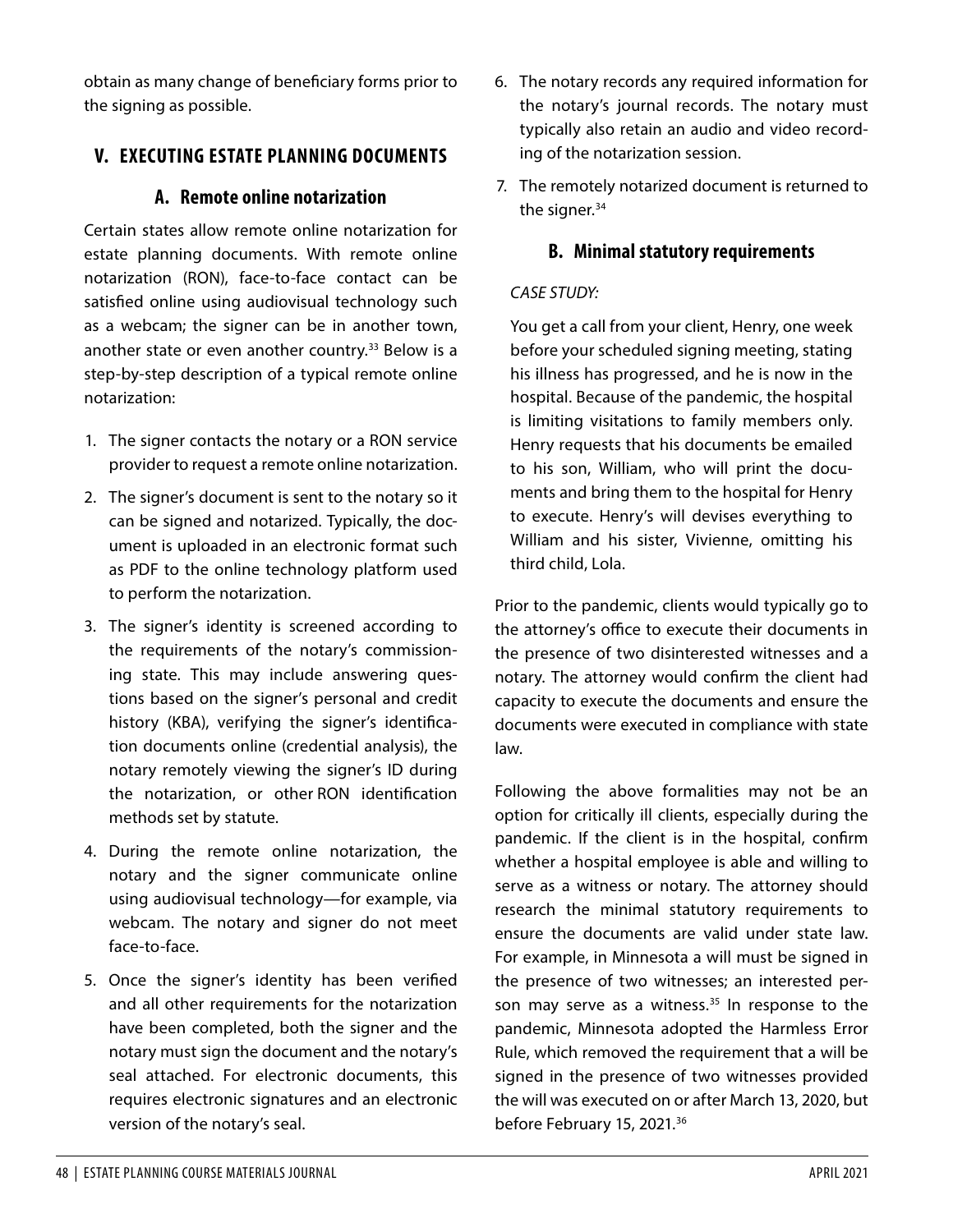If the client is executing the documents outside the attorney's physical presence, it is advisable for the attorney to participate remotely in the execution process by telephone or preferably by an audiovisual app (e.g., Microsoft Teams, Zoom, Skype). Even if the attorney cannot serve as a notary or witness, he or she is able to speak with the client to assess capacity and document his or her file, in case the client's capacity is ever questioned.

#### **VI. STANDBY GUARDIANSHIP**

#### *CASE STUDY:*

Barbara Keller is a single mother of six-year old Agatha. Agatha's father disappeared soon after Agatha's birth and his parental rights have been terminated. Barbara has been holding down a part-time job and Barbara's best friend, Kate, has been helping to care for Agatha in her home, along with her own two minor children. Sadly, Barbara has been diagnosed with an aggressive cancer and has only been given a few months to live. Barbara's illness is progressing to the point that she may soon no longer be able to make important decisions regarding Agatha's welfare, although she still wants to stay involved in Agatha's care. Barbara and Agatha have moved in with Kate. Kate has expressed her willingness to become Agatha's guardian after Barbara's death. Barbara's mother, who has never approved of Barbara's "lifestyle," has also expressed an interest in taking over Agatha's care after Barbara's death, in order to be sure that Agatha is brought up in a "stable, religious household."

Standby guardianship legislation allows a parent or guardian who suffers from a progressively chronic or irreversibly fatal illness to ensure the current, effective appointment of a guardian of the person or property of his or her minor children to act sometime in the future during the lifetime of the parent, without affecting existing parental rights. The primary motivation behind the introduction of such legislation has been the proliferation of degenerative, incurable diseases, such as HIV/AIDS, cancer, multiple sclerosis, and muscular dystrophy among individuals with minor children. The need is particularly acute for single parents, typically single moth-ers caring for their children alone.<sup>[37](#page-10-27)</sup>

In most states, prior to 1997, a parent could not have a guardian appointed for her child without relinquishing her own parental rights. Standby guardianship laws were a reaction to two growing demographic trends in the 1980s and1990s: the surge of single parenthood and the AIDS epidemic. According to the Pew Research Center's analysis of 2010 Census statistics, almost 25% of U.S. children under the age of 18 live with a single parent. The vast majority of these single parents are women.

In March 2020, UNAIDS issued a report showing that AIDS remains the world's leading cause of death for women in their childbearing years. Mothers with fatal AIDS-related illnesses were often faced with only two choices during their remaining lifetimes: either relinquish custody and control and their parental rights so that another person could be appointed the child's guardian or retain those rights and depend upon a friend or relative who had no legal authority to make important decisions concerning the child's welfare. Additionally, although most states allow a parent to nominate a testamentary guardian for a child, the nomination does not take effect until after the parent's death and, in many states, is subject to the court's authority to choose someone other than the nominee.

Since 1997, over 30 states have enacted some type of standby guardianship statute. The Uniform Guardianship and Protective Proceedings Act (UGPPA) (1997) contains provisions for the appointment of a standby guardian that have been adopted in five states and the District of Columbia. The approaches in the states vary in many ways, including primarily: 1) who may use a standby guardianship; and 2) the degree to which a court is involved.

All states that have standby guardianship laws allow the parent of a minor child to take advantage of the opportunity to appoint a standby guardian to care for the child jointly with the parent while the parent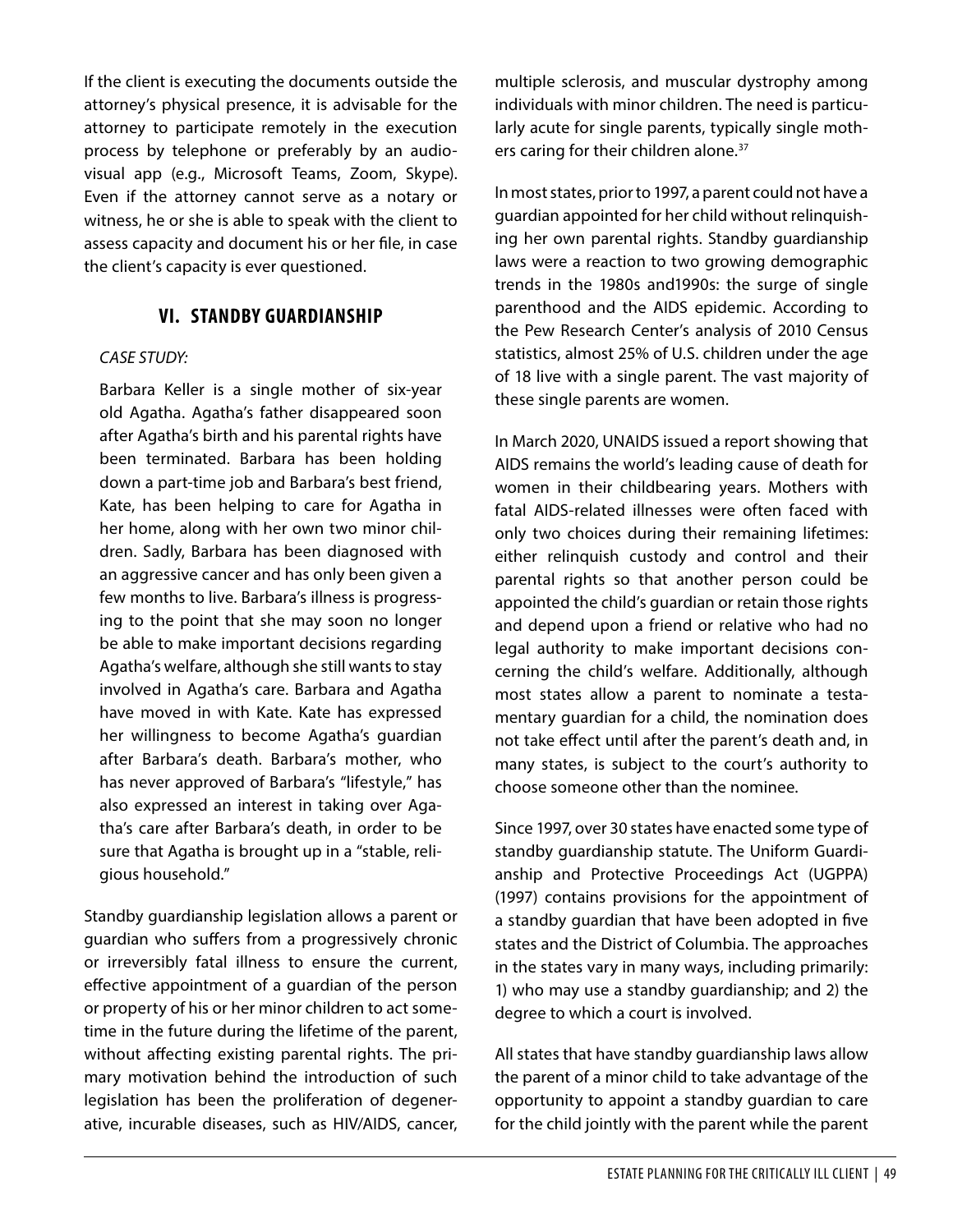is still alive. The parent must be either the only surviving parent of the child or the only parent whose parental rights have not been terminated. If there is another surviving parent whose parental rights are intact, some states allow that parent to consent to the appointment of the standby guardian. Some states extend the right to appoint to the child's legal custodian, guardian, or primary caretaker.

The UGPPA also allows the parent of an unmarried adult child or an adult's spouse to appoint a standby guardian for the adult if the appointing parent or spouse "believes [the adult] is an incapacitated person." As noted in the Comment to UGPPA Sec. 302, "this section is very useful, especially for parents of developmentally disabled children. . . . This section is also useful for a spouse of an individual stricken by Alzheimer's disease, when the spouse no longer is able to care for the Alzheimer's victim."

The designation of a standby guardian does not affect the parent's legal rights and responsibilities. The standby guardianship statutes usually contemplate a "triggering event" that will cause the appointment to become effective. While not required in some states, all state guardianship statutes provide a mechanism by which the court will actually appoint the standby guardian or confirm the appointment. The opportunity to be heard by the court provides an added safety mechanism to ensure that the testamentary guardian nominated by the parent in the parent's will is the individual whom the court eventually appoints to serve as permanent guardian. As described by Joshua S. Rubenstein:

A mechanism for the judicial appointment of a standby guardian by the court during the lifetime of a parent or guardian is a necessary statutory feature. The ability to settle issues relating to a child's custody as early as possible provides peace of mind to a parent or legal guardian. It also permits the preservation of the testimony of the parent or guardian, particularly when the parent's or guardian's choice of standby guardian does not seem like a natural choice (e.g., when the surviving parent or guardian is allegedly unfit).

Some states and the UGPPA require that notice of the filing of a standby guardianship petition be given to the minor if the minor is of a certain age (14 or 12 years old).

Some of the state standby guardianship statutes provide provisions for the revocation of the designation or the renunciation by the designated standby guardian.

#### **VII. CONCLUSION**

While planning for critically ill clients typically involves an expedited process, the process should be more involved than an initial telephone call followed by a signing meeting. The attorney should meet or speak with the client individually on multiple occasions before executing the documents. The attorney should be cognizant of the potential for litigation and document their file accordingly to ensure the client's wishes are followed.  $\triangle$ 

#### Notes

- <span id="page-9-0"></span>1 The authors wish to thank Ryan M. Prochaska, Esq., Chestnut Cambronne PA, for his invaluable assistance in writing this article.
- <span id="page-9-1"></span>2 See, e.g., In re Estate of Kottke, 6 P.3d 243, 246 (Alaska 2000); In re Estate of Gallavan, 89 P.3d 521, 522 (Colo. App. 2004); Norwest Bank Minn. N., N.A. v. Beckler, 663 N.W.2d 571, 579 (Minn. Ct. App. 2003).
- <span id="page-9-2"></span>3 See, e.g., Don F. Vaccaro, Annotation, Solicitation of Testator to Make a Will of Specified Bequest as Undue Influence, 48 A.L.R.3d 961 § 9 (2016); Colleen F. Carew et al., Testamentary Capacity—Conditions That May Affect Testator's Capacity—Old Age, Ill Health, Physical Weakness—

"Deathbed" Will Not Presumptively Invalid, 2 Harris N.Y. Estates: Probate Admin. & Litig. § 24:246 (6th ed. 2021); Romualdo P. Eclavea et al., Opportunity to Change Will; Deathbed Will, 64 Cal. Jur. 3d Wills § 176 (2021).

- <span id="page-9-3"></span>4 See Carew, supra.
- <span id="page-9-4"></span>5 Id.
- <span id="page-9-5"></span>6 Id.
- <span id="page-9-6"></span>7 Id.
- <span id="page-9-7"></span>8 Id.
- <span id="page-9-8"></span>9 Michael J. Cote, Under Influence in Execution of Will, 36 Am. Jur. Proof of Facts 2d 109, § 1 (2020).